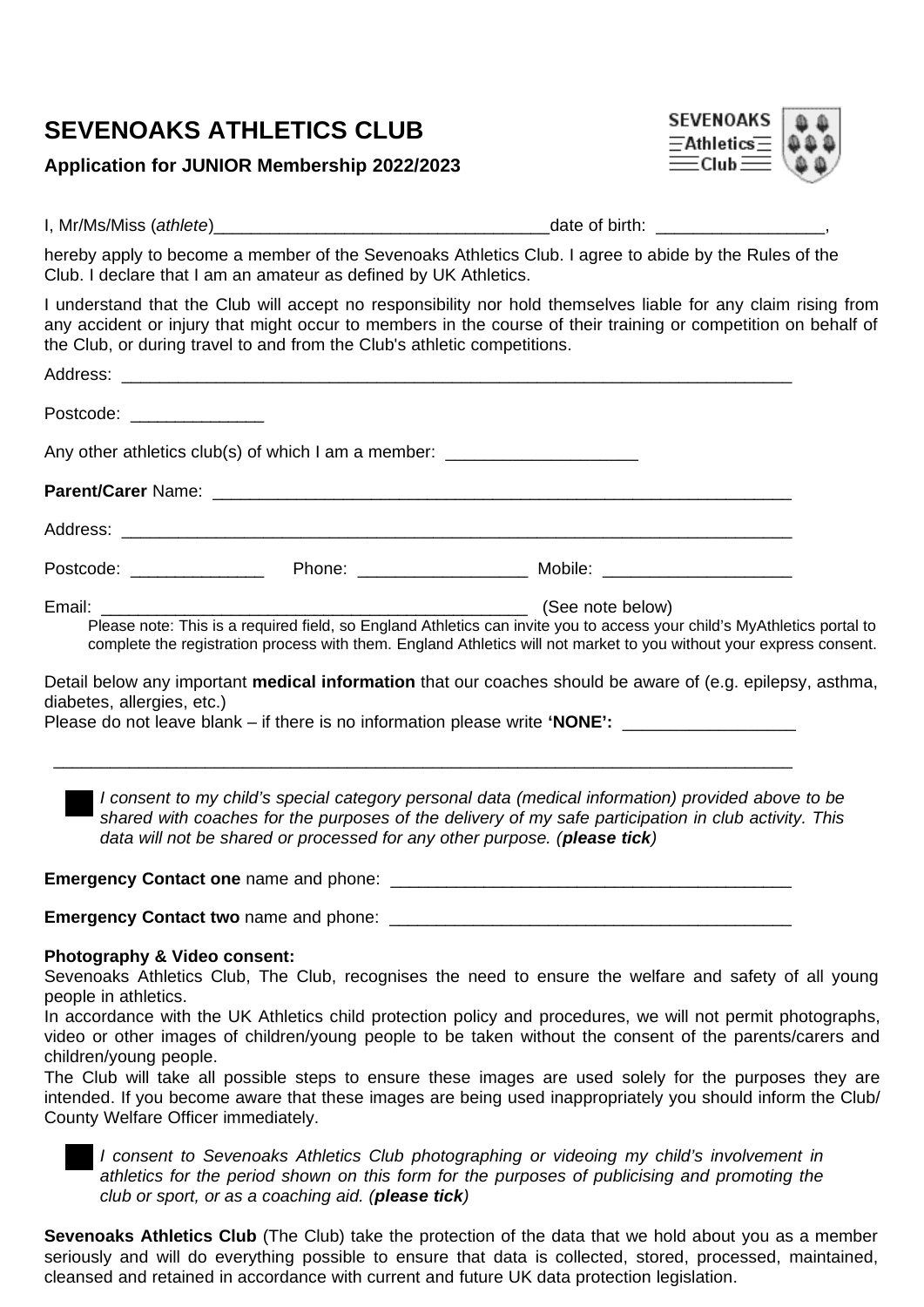Please read the full privacy notice carefully to see how The Club will treat the personal information that you provide to us. We will take reasonable care to keep your information secure and to prevent any unauthorised access.

When you become a member of or renew your membership with Sevenoaks Athletics Club you will automatically be registered as a member of **England Athletics**. We will provide England Athletics with your personal data which they will use to enable access to an online portal for you (called myAthletics). England Athletics will contact you to invite you to sign into and update your MyAthletics portal (which, amongst other things, allows you to set and amend your privacy settings). It is vital, therefore, that a valid email address is given, so that you can ensure that your data is correct and so that you can set your own privacy settings.

If you have any questions about the continuing privacy of your personal data when it is shared with England Athletics, please contact [dataprotection@englandathletics.org.](mailto:dataprotection@englandathletics.org)

By returning this completed form, I confirm that I have read an understood the privacy statement and how data will be used and shared and am wiling to abide by the club code of conduct for athletes and parent or carer.

| <b>Parent or Carer:</b> |            |        |  |  |
|-------------------------|------------|--------|--|--|
| Print Name:             | Signature: | Dated: |  |  |
| Athlete:                |            |        |  |  |
| Print Name:             | Signature: | Dated: |  |  |

**Biannual Subscriptions 2022/23** (including England Athletics registration £16 for over 11s)

Subscriptions are collected for each season: Outdoor (April – September) and Indoor (October – March)

|                               | Over $11^*$ | Under $11*$ |
|-------------------------------|-------------|-------------|
| 1st Child/Student **          | £48.00      | £40.00      |
| 2nd and subsequent Children** | £38.00      | £30.00      |

\*as at 1st September in membership year \*\*fees include hire of facilities at Sevenoaks School

**Please return this form and payment to Membership Secretary:** (cheques made payable to 'Sevenoaks Athletics Club') Kerri Folkesson, SAC Membership, 22 Stacey Road, Tonbridge TN10 3AR

#### **Or for electronic transfer:**

Please reply to this email with corrections and date of electronic transfer Account name: Sevenoaks Athletics Club. Account number: 00000306 Sort Code: 30-99-80

Reference: *member's name*

Any questions: Kerri Folkesson, membership@7oaks-ac.org.uk 01732 350328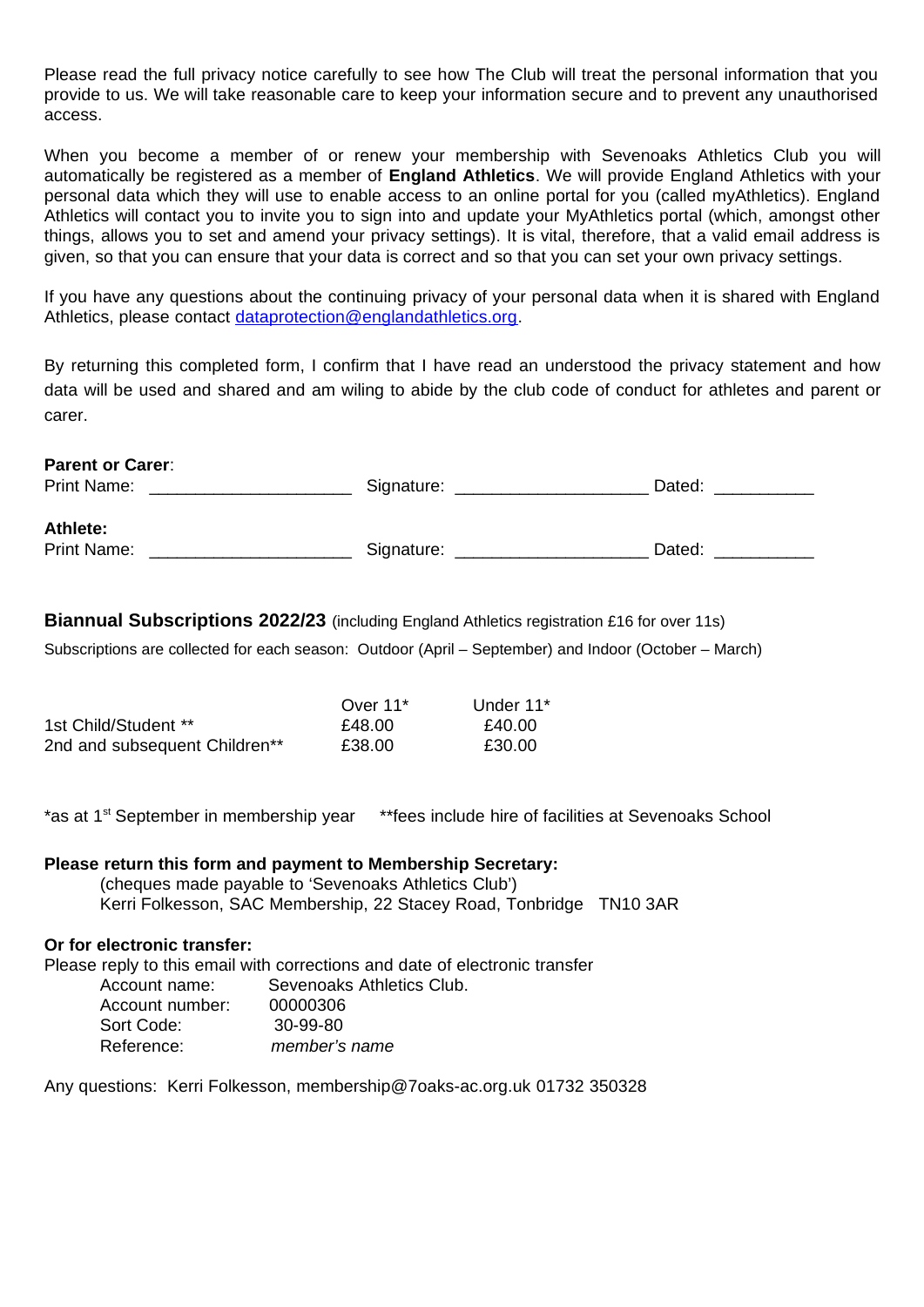### **CODE OF CONDUCT: CHILDREN AND YOUNG PEOPLE (under 18 years)**

As a child or young person under 18 years, I have the right to:

- be safe and protected
- be listened to
- be respected and treated fairly
- be believed
- ask for help
- be coached by someone who has the right qualifications.

As a young athlete, I will respect the code of conduct and I will:

- be friendly and supportive to other athletes
- keep myself safe
- tell my coach if I am ill or injured
- report inappropriate behaviour or risky situations to an adult
- compete fairly and respect other athletes and officials
- respect the rules of my club
- behave and listen to all instructions from my coach and officials
- take care of equipment owned or provided by the club or training facility
- not use bad language or take part in inappropriate or illegal behaviour
- not bully anyone or pressure them to do things they do not want to, including online
- in no way undermine, put down or belittle other athletes, coaches or practitioners
- keep to agreed timings for all club activities
- tell my parents/carers where I am or if I'm going to be late
- not use my mobile phone during training, competitions or in changing rooms
- not carry or consume alcohol or illegal substances while training or competing in athletics
- use safe transport or travel arrangements.

# **BREACH OF THE CODE OF CONDUCT**

I understand that if I do not follow the code, action can be taken by my club and I may:

- be asked to apologise for my behaviour
- receive a verbal warning from my coach
- receive a verbal or written warning from the club committee
- be suspended from attending club training sessions
- be suspended or required to leave the club.

Additionally, my club will always tell my parents/carers if I breach the code of conduct.

| <b>Athlete</b><br>Print Name: | Signature: | Dated: |
|-------------------------------|------------|--------|
| <b>Parent or Carer</b>        |            |        |
| Print Name:                   | Signature: | Dated: |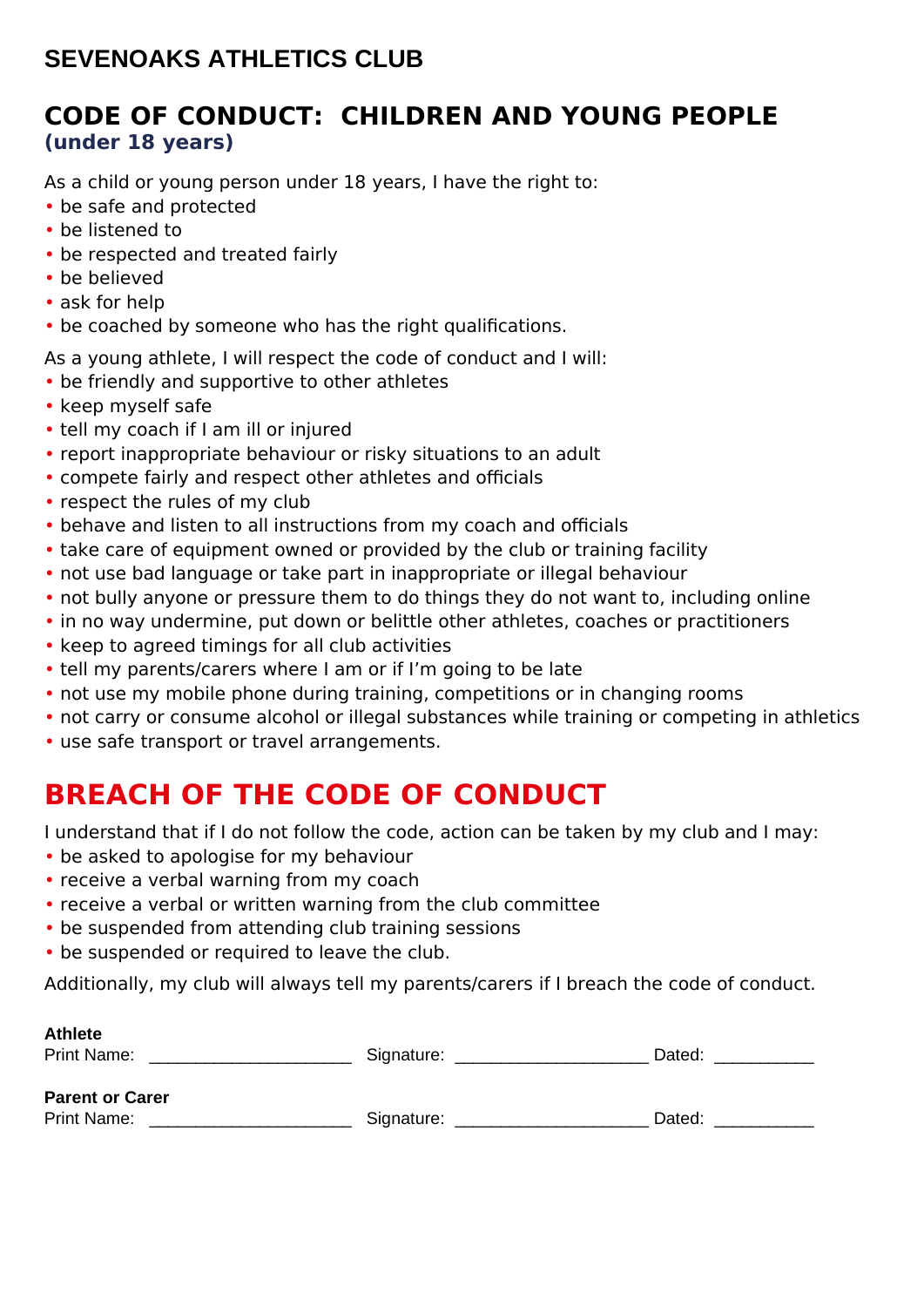## **CODE OF CONDUCT: PARENTS or CARERS**

As a responsible parent/carer of an athlete aged under 18, I will:

• abide by the UKA and the HCAF Child Safeguarding Policy and Child Safeguarding Procedures

• abide by the UKA and the HCAF Adult Safeguarding Policy and Adult Safeguarding Procedures

• demonstrate respectful behaviour at all times

• set a good example and encourage my child to learn the rules of the sport and compete within them at all times

- help my child to recognise good performance and not just results
- make athletics fun
- never force my child to take part in sport if they do not want to
- never punish or belittle my child for losing or making mistakes
- use correct and appropriate language at all times

• check the qualifications and licences of people who are coaching or managing my child, or offering a service connected to athletics such as physiotherapy, massage or nutritional advice

- know exactly where my child will be and who they will be with at all times
- assume responsibility for safe transportation of my child to and from training and competition

• return any necessary written consent forms to the club/team manager or appropriate person, including next of kin details, health and medical requirements before my child goes to any away events or trips

• provide any necessary medical information and medication that my child needs for training or trips away

• report any concerns about my child's (or any other child's) welfare to the Club Welfare Officer or National Welfare Officer. (This does not affect your right to contact your local Social Services or the Police if you feel it is necessary)

• in no way undermine, put down or belittle athletes, coaches or practitioners.

## **GOOD SPECTATOR BEHAVIOUR**

I understand that inappropriate pressure on children and poor behaviour of adult spectators can sometimes make children drop out of sport. I accept that this code promotes good spectator behaviour, and understand that if I verbally abuse children, coaches or officials, action will be taken.

# **BREACH OF THE CODE OF CONDUCT**

I understand that if I do not follow the code, action can be taken by my club and I may:

- be asked to apologise for my behaviour
- receive a verbal or written warning from the club committee/HCAF
- be suspended from attending club training sessions and events
- be suspended from the club
- be required to leave the club.

### **Parent/Carer**

Print Name: The Contract Contract Signature: The Contract Contract Dated:  $\Box$  Dated:  $\Box$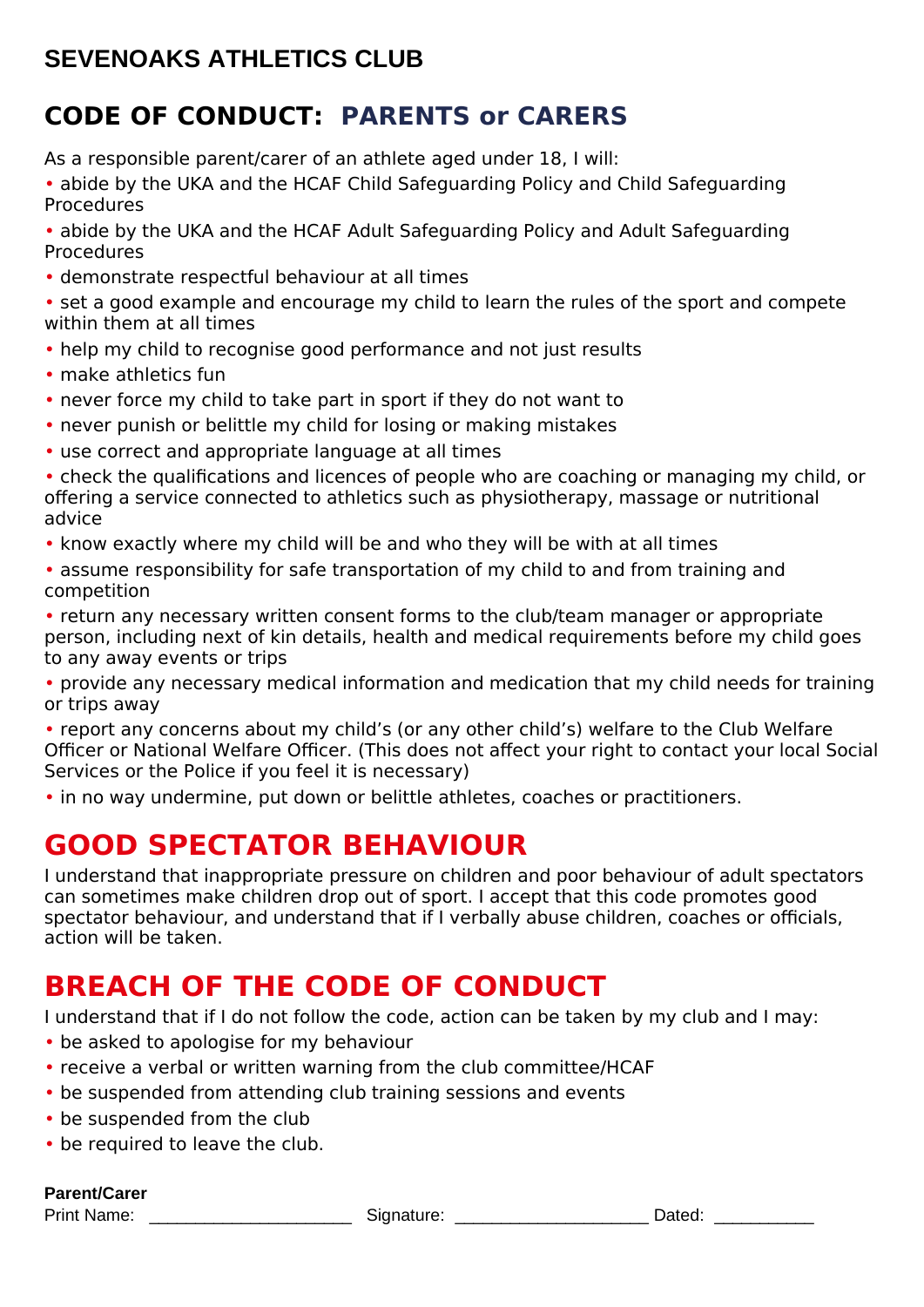### **Privacy Notice**

Sevenoaks Athletics Club is committed to protecting and respecting your privacy. For any personal data you provide for the purposes of your membership, The Club is the Data Controller and is responsible for storing and otherwise processing that data in a fair, lawful, secure and transparent way.

#### **What personal data we hold on you**

You may give us information about you by filling in forms at an event or online, or by corresponding with us by phone, e-mail or otherwise. This includes information you provide when you register with the Club, subscribe to our newsletter, or participate in any other discussion form provided by the Club. The information you give us may include your name, date of birth, address, e-mail address, phone number, name of the EA affiliated Clubs with which you are registered and gender (Athletics Data). We may also ask for relevant health information, disability, other data which is classed as special category personal data.

#### **Why we need your personal data**

The reason we need your Athletics Data is to be able to administer your membership, and provide the membership services you are signing up to when you register with the club. Our lawful basis for processing your personal is that we have a contractual obligation to you as a member to provide the services you are registering for.

Reasons we need to process your data include:

#### **For training and competition entry**

- sharing personal data with club coaches or officials to administer training sessions;
- sharing personal data with club team managers to enter events;
- sharing personal data with facility providers to manage access to the track or check delivery standards; and
- sharing personal data with leagues, county associations (and county schools' associations) and other competition providers for entry in events.

### **For funding and reporting purposes**

- sharing anonymised data with a funding partner as condition of grant funding e.g. Local Authority;
- analysing anonymised data to monitor club trends: and
- sending an annual club survey to improve your experience as a club member.

### **For membership and club management**

- processing of membership forms and payments;
- sharing data with committee members to provide information about club activities, membership renewals or invitation to social events;
- club newsletter promoting club activity; and
- publishing of race and competition results.

Any special category health data we hold on you is only processed for the purpose(s) of passing health data to coaches to allow the safe running of training sessions. We process this data on the lawful basis of consent. Therefore, we will also need your explicit consent to process this data, which we will ask for at the point of collecting it.

On occasion we may collect personal data from non-members (e.g. any non-member participant who fills in a health disclaimer or form at a taster event. This information will be stored for 180 days after an event and then destroyed securely. Our lawful basis for processing data is consent. Therefore, we will also need explicit consent from non-members to process this data, which we will ask for at the point of collecting it.